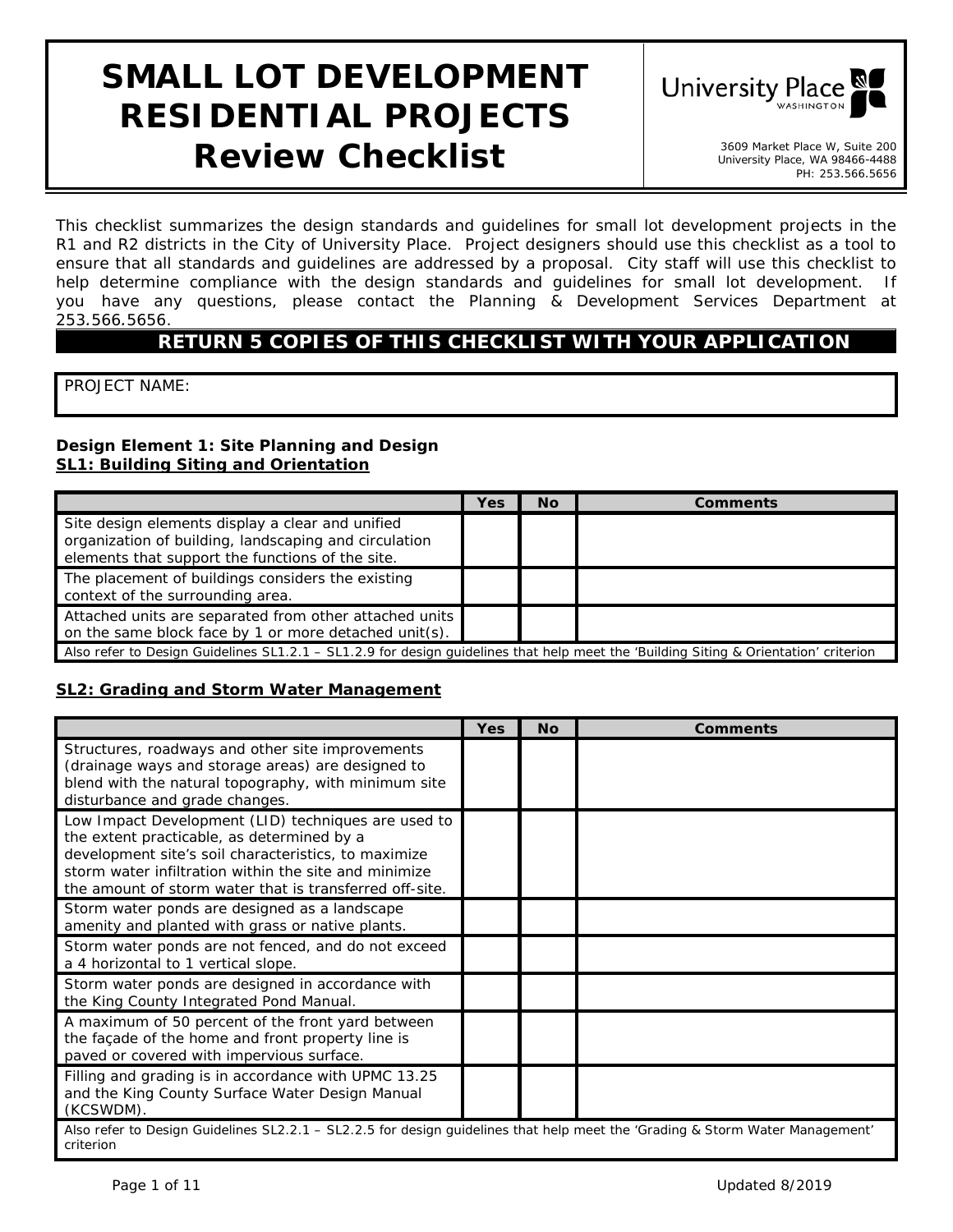#### **SL3: Lot Standards**

|                                                                                                                                                                                                                                                                                                                                                                                                                  | Yes | <b>No</b> | <b>Comments</b> |
|------------------------------------------------------------------------------------------------------------------------------------------------------------------------------------------------------------------------------------------------------------------------------------------------------------------------------------------------------------------------------------------------------------------|-----|-----------|-----------------|
| The building placement is configured to support the<br>neighborhood's existing site patterns, including<br>building location, setbacks and yard areas.                                                                                                                                                                                                                                                           |     |           |                 |
| Minimum lot width for homes with front-loaded and<br>side-loaded garages is 40 feet. No minimum is<br>specified for alley-loaded and other garage designs.                                                                                                                                                                                                                                                       |     |           |                 |
| The building setbacks ensure separation of homes and<br>private spaces while allowing moderate density. Small-<br>lot homes complement existing setback patterns in<br>terms of distance to the street and spacing between<br>homes while considering smaller lot sizes and the need<br>for private open space.                                                                                                  |     |           |                 |
| If necessary, reciprocal side and/or rear yard use<br>easements are delineated on the site plan.                                                                                                                                                                                                                                                                                                                 |     |           |                 |
| If necessary, where a side yard easement is used, the<br>wall facing the side yard is constructed as a "privacy<br>wall." In this case privacy walls do not have doors<br>entering into the yard space of the adjacent home, nor<br>have windows that are within 5 feet of ground level.<br>Also refer to Design Guidelines SL3.2.1 - SL3.2.3 for design guidelines that help meet the 'Lot Standards' criterion |     |           |                 |

# **SL4: Front Yards/Entrances**

|                                                                                                                                                             | Yes | <b>No</b> | <b>Comments</b> |
|-------------------------------------------------------------------------------------------------------------------------------------------------------------|-----|-----------|-----------------|
| Primary building entries are clearly identifiable and<br>visible from the street, with well-defined walkways<br>from pedestrian routes to building entries. |     |           |                 |
| Signage identifying a building's address is visible from<br>the street and public pedestrian walkway.                                                       |     |           |                 |
| Also refer to Design Guidelines SL4.2.1 - SL4.2.2 for design quidelines that help meet the 'Front Yards/Entrances' criterion                                |     |           |                 |

### **SL5: Parking and Garage Placement and Design**

|                                                                                                                                                                                                                                                                                                | Yes | <b>No</b> | <b>Comments</b> |
|------------------------------------------------------------------------------------------------------------------------------------------------------------------------------------------------------------------------------------------------------------------------------------------------|-----|-----------|-----------------|
| The driveway and the garage are secondary to the<br>livable portions of the house, landscaping and<br>pedestrian entry as seen from the street.                                                                                                                                                |     |           |                 |
| Garages are located in an area to minimize the<br>presence of automobiles.                                                                                                                                                                                                                     |     |           |                 |
| On-site garages are set back a minimum of 10 feet<br>from the front building façade with a minimum 20 foot<br>driveway length from the face of the garage to the<br>back of the sidewalk or access lane. Garages accessed<br>by an alleyway are not required to provide a 20 foot<br>driveway. |     |           |                 |
| Shared detached garages are located no further than<br>160 feet from any of the housing units to which they<br>are assigned. Shared detached garages do not exceed<br>44 feet in width and maintain at least an 8 foot<br>separation from any dwellings.                                       |     |           |                 |
| Private detached garages maintain a minimum 5 foot<br>separation from any dwellings.                                                                                                                                                                                                           |     |           |                 |
| A tandem driveway space is allowed on a lot and<br>extends a minimum of 20 feet from back of sidewalk<br>or 20 feet from back of access lane.                                                                                                                                                  |     |           |                 |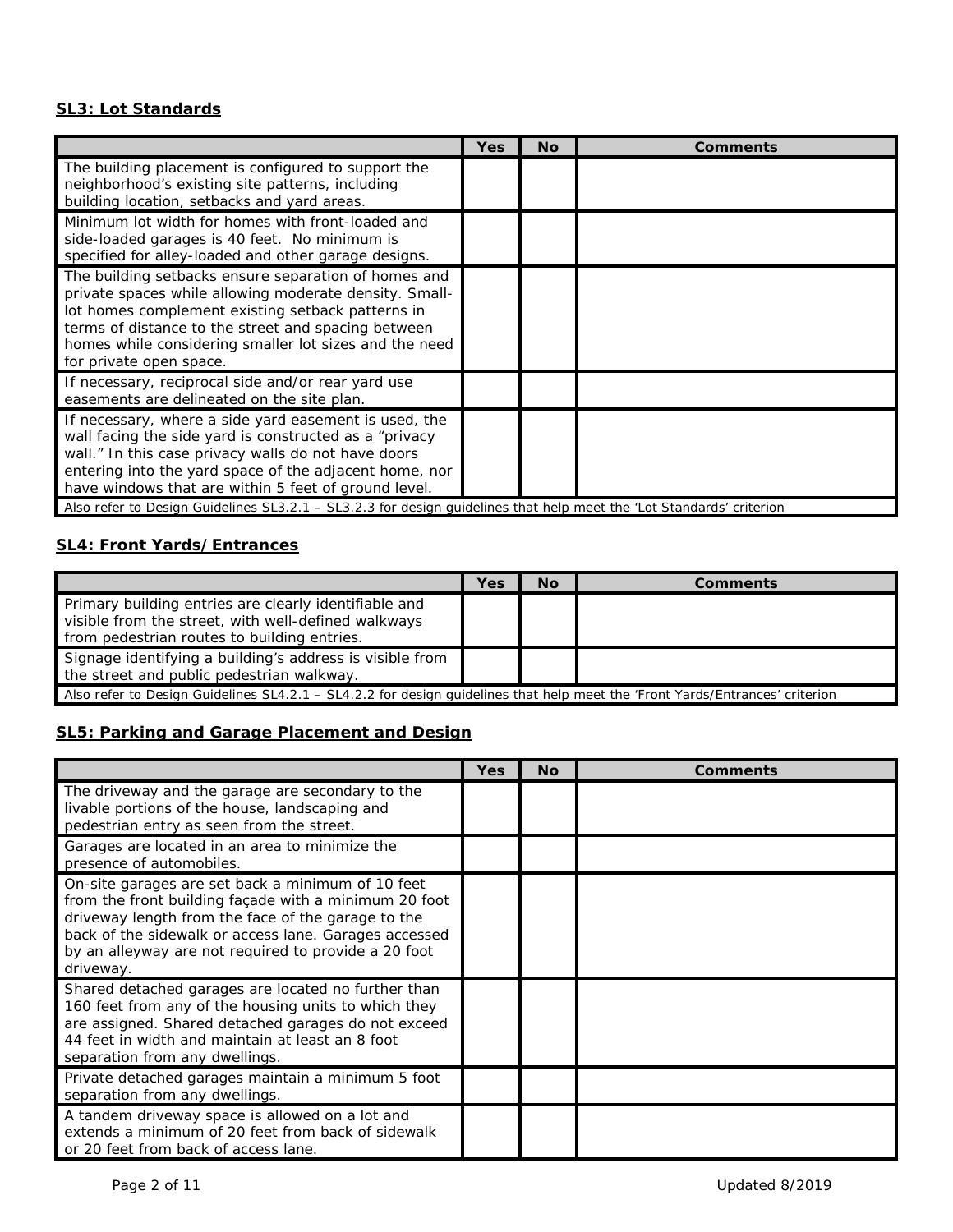| The width of the driveway (excluding curb returns)<br>does not exceed 10 feet for single lane and 16 feet for<br>double lane driveways.                                              |  |  |  |  |
|--------------------------------------------------------------------------------------------------------------------------------------------------------------------------------------|--|--|--|--|
| Two resident parking stalls are provided for each<br>detached small lot unit and 1.5 resident parking stalls<br>are provided for each attached small lot unit.                       |  |  |  |  |
| A minimum of 1 guest stall per small lot unit is<br>provided and is located on the lot, on a neighborhood<br>street or in a parking court.                                           |  |  |  |  |
| Parallel parking stalls on neighborhood streets are a<br>minimum 22 feet long.                                                                                                       |  |  |  |  |
| Guest parking is not located more than 160 feet from<br>the home it is intended to serve.                                                                                            |  |  |  |  |
| For homes with front-loaded garages, no more than 40<br>percent of a home's façade facing the street is devoted<br>to a garage.                                                      |  |  |  |  |
| For attached units, no more than 2 single-car garage<br>doors are visible on any street-facing façade and no<br>more than 1 driveway is located on each street<br>frontage of a lot. |  |  |  |  |
| Also refer to Design Guidelines SL5.2.1 – SL5.2.7 for design guidelines that help meet the 'Parking & Garage Placement & Design'<br>criterion                                        |  |  |  |  |

### **SL6: Individual Outdoor Spaces**

|                                                                                                                                                                                                            | Yes | Νo | Comments |
|------------------------------------------------------------------------------------------------------------------------------------------------------------------------------------------------------------|-----|----|----------|
| Outdoor spaces such as yards, decks, terraces and<br>patios are delineated from common space.                                                                                                              |     |    |          |
| Units have a minimum of 250 square feet of private<br>yard with no dimension less than 8 feet in width.<br>Developments of 3 or fewer dwelling units have a<br>minimum of 750 square feet of private yard. |     |    |          |
| Outdoor spaces are not located adjacent to dumpster<br>enclosures, loading/service areas, or other<br>incompatible uses.                                                                                   |     |    |          |
| Outdoor spaces used to meet these design elements<br>are not located within required landscape buffer areas.                                                                                               |     |    |          |
| Also refer to Design Guidelines SL6.2.1 – SL6.2.3 for design guidelines that help meet the 'Individual Outdoor Spaces' criterion                                                                           |     |    |          |

## **SL7: Common Open Spaces**

|                                                                                                                                                                                                                                                                                                     | <b>Yes</b> | <b>No</b> | Comments |
|-----------------------------------------------------------------------------------------------------------------------------------------------------------------------------------------------------------------------------------------------------------------------------------------------------|------------|-----------|----------|
| Projects are sited to maximize opportunities for<br>creating usable, well-integrated open space.                                                                                                                                                                                                    |            |           |          |
| A minimum of one 1/2 acre park or central open space<br>area (pocket park) is reserved for developments<br>exceeding 10 acres of net developable acreage. The<br>remaining required common open space is provided<br>through additional park area, common greens, or<br>pedestrian entry easements. |            |           |          |
| If a small lot development has less than 10 acres of<br>buildable land, a park, common green, pocket park<br>and/or pedestrian entry easement is used to meet the<br>common open space requirements.                                                                                                |            |           |          |
| Pocket parks are visible and open to the street or<br>designed to serve clusters of approximately 6 to 12<br>homes.                                                                                                                                                                                 |            |           |          |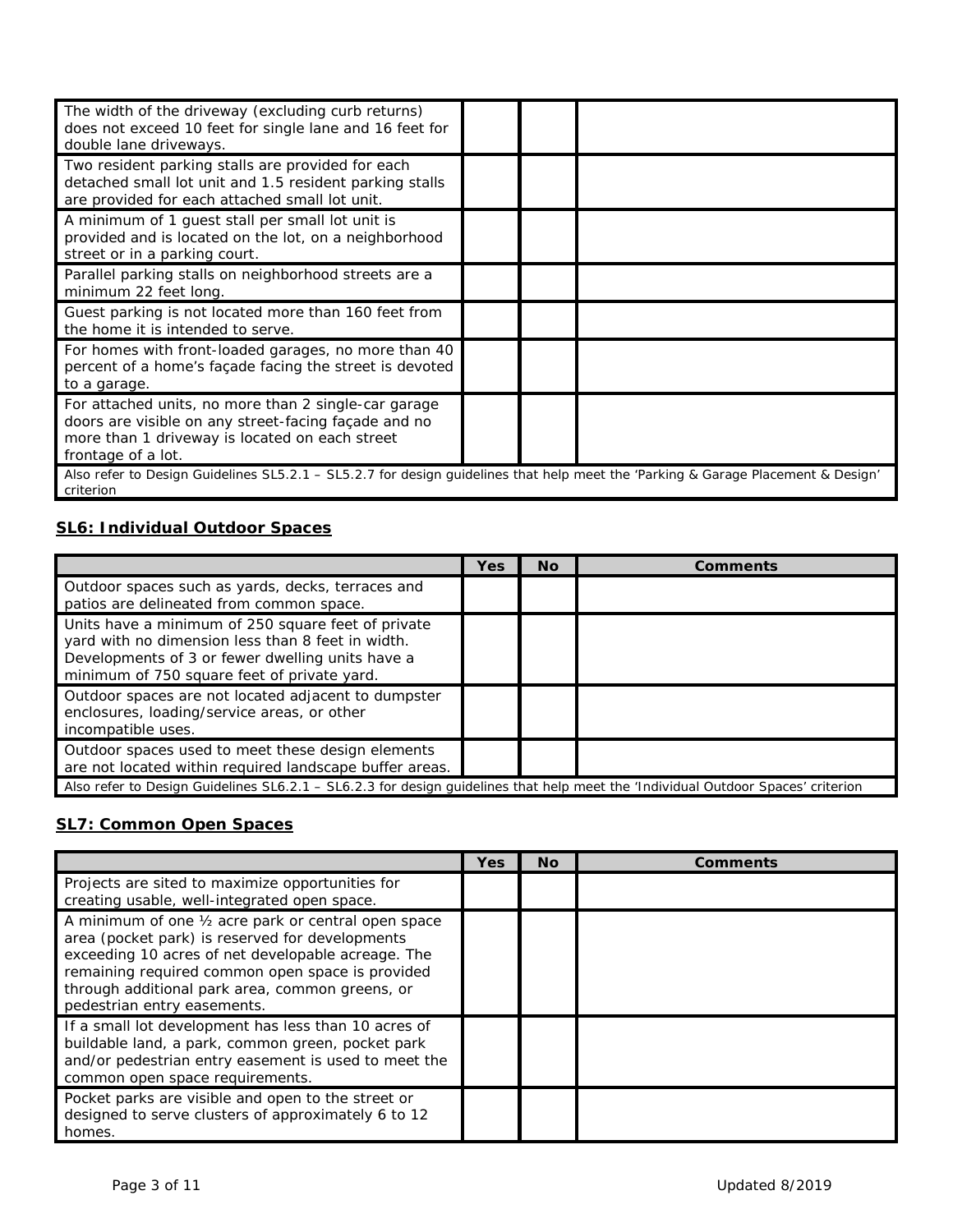| For small lot developments of 4 or more units, each<br>unit provides at least 350 square feet of common<br>space. For developments of 3 or less dwelling units,<br>there is no common space requirement. |  |  |  |
|----------------------------------------------------------------------------------------------------------------------------------------------------------------------------------------------------------|--|--|--|
| Common open space is a minimum of 20 feet wide and<br>serves a minimum of 4 homes.                                                                                                                       |  |  |  |
| Also refer to Design Guidelines SL7.2.1 - SL7.2.6 for design guidelines that help meet the 'Common Outdoor Spaces' criterion                                                                             |  |  |  |

#### **SL8: Utility Areas and Accessory Structures**

|                                                                                                                                                                                                   | Yes | Nο | <b>Comments</b> |  |
|---------------------------------------------------------------------------------------------------------------------------------------------------------------------------------------------------|-----|----|-----------------|--|
| Above ground utility boxes are placed in alleyways or<br>away from public gathering spaces to the extent<br>practicable and are screened with landscaping, which<br>may include fencing or berms. |     |    |                 |  |
| No more than one detached garage or other accessory<br>structure is permitted per lot. This structure is<br>architecturally consistent with the principal structure.                              |     |    |                 |  |
| Detached garages do not exceed 18 feet to top of roof<br>in height or more than 6000 square feet in area.                                                                                         |     |    |                 |  |
| Carriage houses do not exceed 21 feet in height or a<br>building footprint of 600 square feet in area.                                                                                            |     |    |                 |  |
| Greenhouses, sheds, and other accessory structures<br>(other than garages and carriage houses) do not<br>exceed 12 feet to top of roof in height or 150 square<br>feet in area.                   |     |    |                 |  |
| Accessory structures are no closer than 3 feet from<br>the interior side or rear property line or 2 feet from an<br>alleyway.                                                                     |     |    |                 |  |
| Overhangs and roof drainage do not encroach over<br>property lines.                                                                                                                               |     |    |                 |  |
| Accessory structures are not located in front yards.                                                                                                                                              |     |    |                 |  |
| Also refer to Design Guidelines SL8.2.1 - SL8.2.6 for design guidelines that help meet the 'Utility Areas & Accessory Structures'<br>criterion                                                    |     |    |                 |  |

#### **Design Element 2: Building Design SL9: Mass, Scale and Form**

|                                                                                                                                                                                                                                                                  | Yes | <b>No</b> | Comments |
|------------------------------------------------------------------------------------------------------------------------------------------------------------------------------------------------------------------------------------------------------------------|-----|-----------|----------|
| Primary building forms are the dominating form while<br>secondary formal elements include porches, principal<br>dormers, or other significant features.                                                                                                          |     |           |          |
| The scale, mass and height of a new house or<br>second/upper story additions are compatible with the<br>existing neighborhood pattern specifically in relation to<br>height and massing of adjacent homes.                                                       |     |           |          |
| Primary building elevations oriented toward the street<br>or common green have at least 1 articulation or<br>change in plane. A minimum of at least 1 side<br>articulation occurs for side elevations facing street or<br>public spaces.                         |     |           |          |
| Primary articulations are a minimum of 2 feet in depth<br>and extend at least 20 percent of the length of the<br>building façade. Side articulations are a minimum of 1<br>foot in depth and extend at least 20 percent of the<br>length of the building façade. |     |           |          |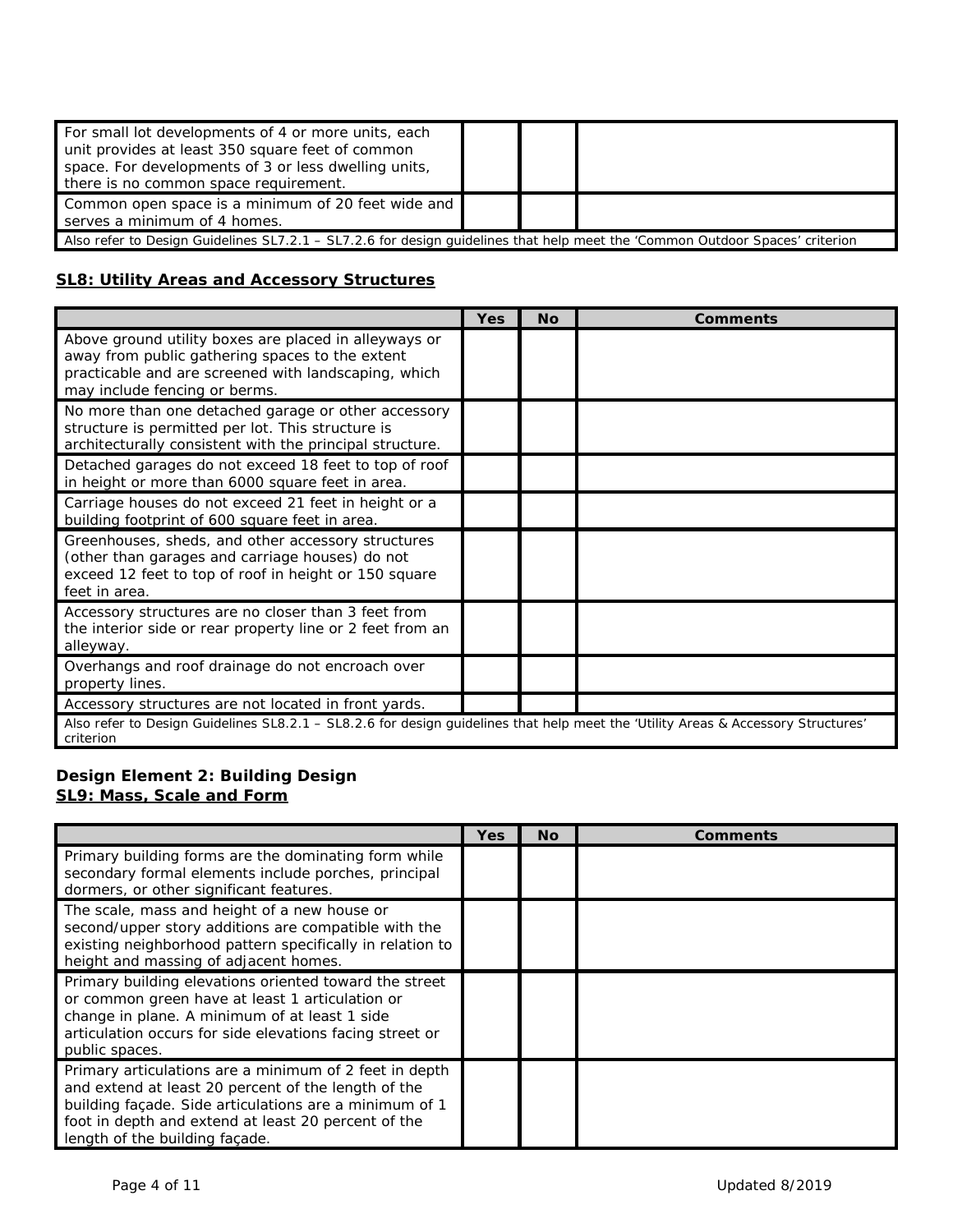| Each home has a covered porch or main entry oriented<br>towards the public realm.                                                                                                                                                                                                                    |  |  |
|------------------------------------------------------------------------------------------------------------------------------------------------------------------------------------------------------------------------------------------------------------------------------------------------------|--|--|
| Roof profiles define the form, scale and proportion of<br>the house or building and reduce bulk.                                                                                                                                                                                                     |  |  |
| Maximum dwelling size is 1,500 square feet for<br>attached units and 2,000 square feet for detached<br>units, including attached garages and excluding<br>detached garages and carriage house ADU floor area.                                                                                        |  |  |
| Maximum FAR for individual lots does not exceed .45.<br>Average FAR for all homes within a small lot<br>development does not exceed .40. FAR is calculated<br>using a site's buildable area, including private street<br>area and excluding critical areas and their required<br>associated buffers. |  |  |
| Maximum dwelling height is 30 feet (where minimum<br>roof slope is 6:12 for all parts of the roof above 20<br>feet is provided). Otherwise, 20 feet.                                                                                                                                                 |  |  |
| Maximum height is 18 feet for non-residential<br>structures and 21 feet for accessory structures<br>containing a carriage house ADU.                                                                                                                                                                 |  |  |
| Maximum size for accessory structures is 600 square<br>feet on the ground floor. Additional area is allowed on<br>a second floor to accommodate a carriage house ADU.                                                                                                                                |  |  |
| Also refer to Design Guidelines SL9.2.1 - SL9.2.5 for design guidelines that help meet the 'Mass, Scale & Form' criterion                                                                                                                                                                            |  |  |

# **SL10: Architectural Style**

|                                                                                                                              | Yes | <b>No</b> | Comments |
|------------------------------------------------------------------------------------------------------------------------------|-----|-----------|----------|
| The architectural style of the house or building<br>enhances the character of the neighborhood.                              |     |           |          |
| The architectural form of the house or building is<br>designed to articulate the style of the house or<br>building.          |     |           |          |
| Also refer to Design Guidelines SL10.2.1 – SL10.2.4 for design quidelines that help meet the 'Architectural Style' criterion |     |           |          |

# **SL11: Façades and Entries**

|                                                                                                                                                                                                                                                           | Yes | No | <b>Comments</b> |
|-----------------------------------------------------------------------------------------------------------------------------------------------------------------------------------------------------------------------------------------------------------|-----|----|-----------------|
| Facades are designed to include entries, porches and<br>other architectural elements that relate to the human<br>scale and provide a transition from public to private<br>space.                                                                          |     |    |                 |
| Stoops or porches are required on all homes. At least<br>75% of the homes within a development have<br>porches.                                                                                                                                           |     |    |                 |
| Stoops and porches are raised above the grade except<br>where accessibility (ADA) is a priority. An accessible<br>route may also be taken from a driveway.                                                                                                |     |    |                 |
| All porches and stoops take access from and face a<br>street, park, common green, pocket park, pedestrian<br>easement, or open space.                                                                                                                     |     |    |                 |
| Stoops are accompanied by a projecting overhead<br>element such as a dormer, arch or gable that provides<br>roof coverage and weather protection. Stoops are a<br>minimum of 5 feet wide and 4 feet deep. The<br>minimum height above grade is 12 inches. |     |    |                 |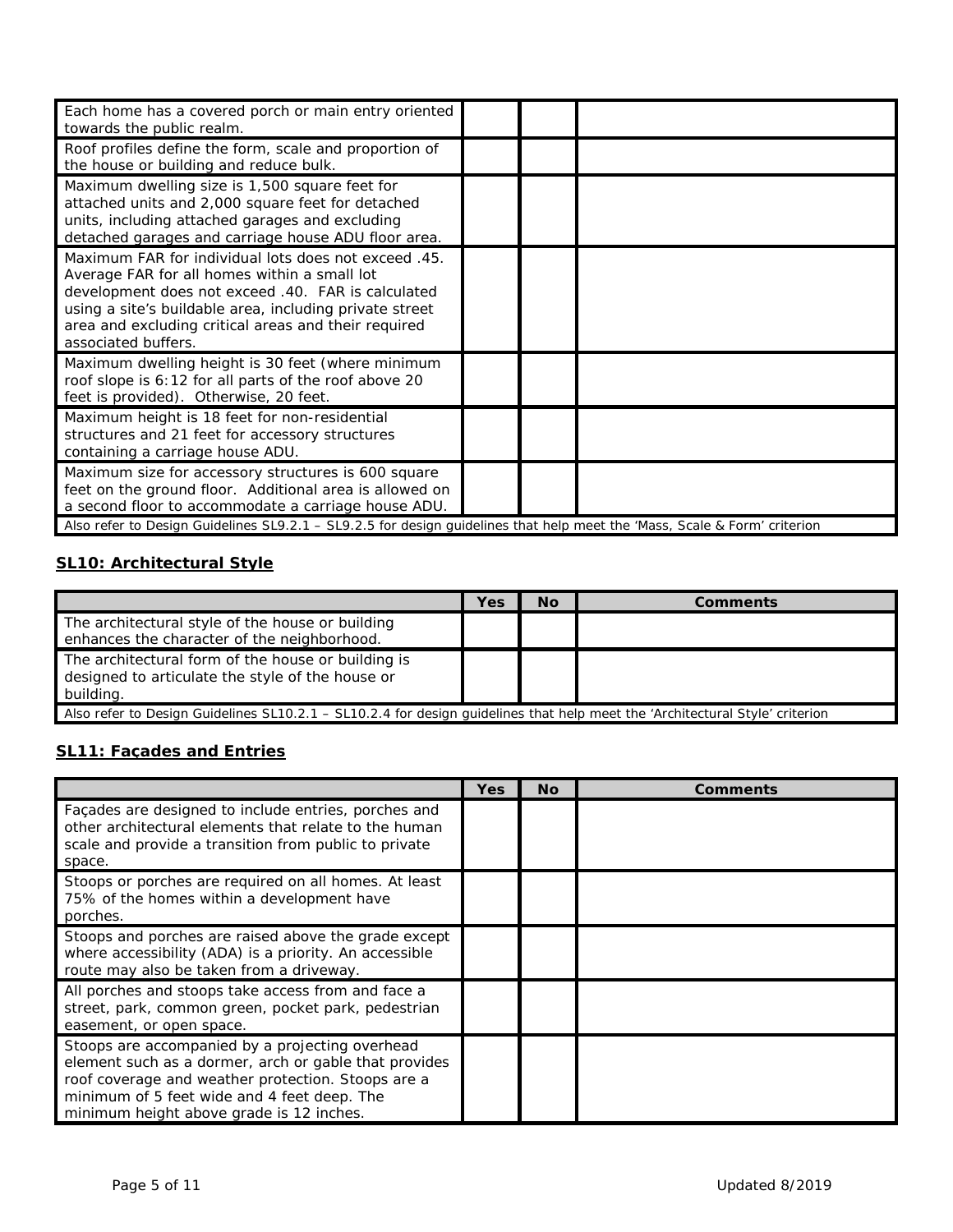| Porches have a minimum dimension of 8 feet and a<br>minimum area of 64 square feet. On corner lots,<br>porches are encouraged to wrap around the side<br>façade at least 6 feet.         |  |  |
|------------------------------------------------------------------------------------------------------------------------------------------------------------------------------------------|--|--|
| Residential entries are located on the front facade and<br>directly access the sidewalk or street.                                                                                       |  |  |
| Any visible side of a home located on the corner of a<br>neighborhood street, access lane, a park, common<br>green, or pocket park meets the architectural<br>standards of this section. |  |  |
| Windows are provided in façades facing streets,<br>comprising at least 20% of the façade area.                                                                                           |  |  |
| All windows within a building and across a façade are<br>related in design, operating type, proportions and<br>trim.                                                                     |  |  |
| Windows are used as architectural elements that add<br>relief to the facade and wall surface.                                                                                            |  |  |
| Front doors reflect the architectural style of the home.                                                                                                                                 |  |  |
| Windows shall employ details, if appropriate to the<br>architecture, such as mullions, to break the scale of<br>the façade into smaller components.                                      |  |  |
| Also refer to Design Guidelines SL11.2.1 - SL11.2.3 for design guidelines that help meet the 'Façades & Entries' criterion                                                               |  |  |

#### **SL12: Roofs**

|                                                                                                                | Yes | <b>No</b> | <b>Comments</b> |  |
|----------------------------------------------------------------------------------------------------------------|-----|-----------|-----------------|--|
| Primary roof pitches are a minimum of 6:12.                                                                    |     |           |                 |  |
| Roof pitches for gable forms on the public sides of the<br>building are a minimum of 8:12.                     |     |           |                 |  |
| Roof overhangs are a minimum of 12 inches, excluding<br>qutter.                                                |     |           |                 |  |
| Roof material is fire retardant.                                                                               |     |           |                 |  |
| A variety of roof colors are used within the<br>development.                                                   |     |           |                 |  |
| Also refer to Design Guidelines SL12.2.1 – SL12.2.2 for design guidelines that help meet the 'Roofs' criterion |     |           |                 |  |

## **SL13: Materials and Colors**

|                                                                                                                                                                                       | Yes | No. | Comments |  |
|---------------------------------------------------------------------------------------------------------------------------------------------------------------------------------------|-----|-----|----------|--|
| A consistent pattern and application of exterior<br>materials is used on new homes and additions in order<br>to enhance the appearance and character in the<br>existing neighborhood. |     |     |          |  |
| The combination of materials on the building façade is<br>appropriate to its style and design and an appropriate<br>transition in materials is used.                                  |     |     |          |  |
| Also refer to Design Guidelines SL13.2.1 – SL13.2.4 for design quidelines that help meet the 'Materials & Colors' criterion                                                           |     |     |          |  |

# **SL14: Other Design Elements**

|                  |                                                 | Yes | No | Comments |
|------------------|-------------------------------------------------|-----|----|----------|
| <b>Chimneys:</b> |                                                 |     |    |          |
|                  | a. Chimneys above the roof are at least 20 x 24 |     |    |          |
|                  | inches as measured in the plan.                 |     |    |          |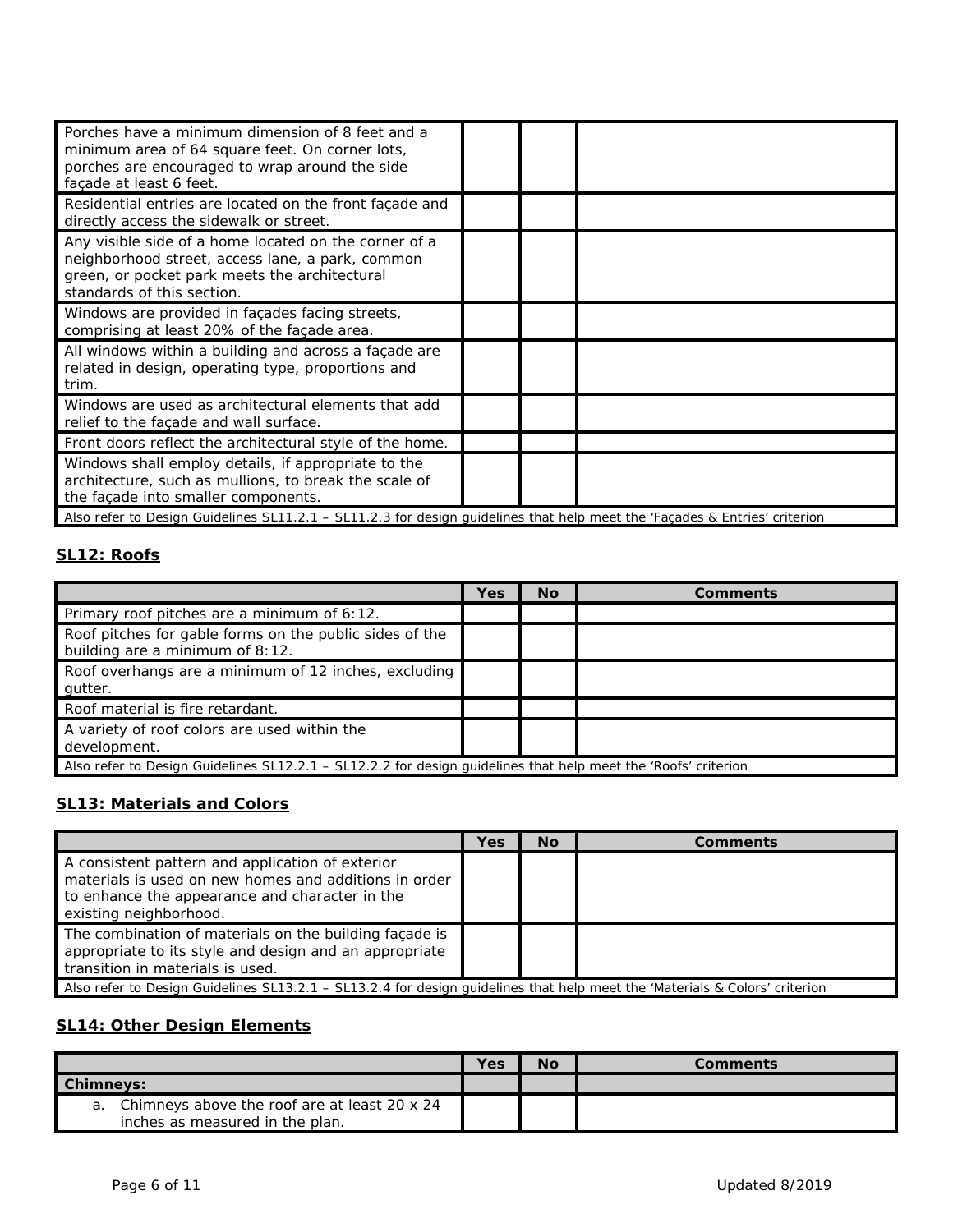| Wood-framed chimney enclosures are<br>b.<br>permitted; however metal termination caps<br>are not left exposed. These tops are shroud in<br>a metal chimney surround.                                                                    |  |  |
|-----------------------------------------------------------------------------------------------------------------------------------------------------------------------------------------------------------------------------------------|--|--|
| <b>Columns:</b>                                                                                                                                                                                                                         |  |  |
| Character columns are round, fluted, or<br>a.<br>strongly related to the home's architectural<br>style.                                                                                                                                 |  |  |
| Exposed 4 x 4 and 6 x 6-inch posts are<br>b.<br>prohibited.                                                                                                                                                                             |  |  |
| <b>Corners:</b>                                                                                                                                                                                                                         |  |  |
| Beveled and mitered corners are preferred<br>a.<br>where siding is used.                                                                                                                                                                |  |  |
| Metal corner clips or corner boards may also<br>b.<br>be used at corners where siding is used.<br>Corner boards are a minimum of 2-1/2 inches<br>in width.                                                                              |  |  |
| Gutters are painted an integral color to closely match<br>the body color or trim color. Gutters may also have a<br>traditional metal appearance provided through the use<br>of copper, aluminum, galvanized material or other<br>metal. |  |  |
| Also refer to Design Guidelines SL14.2.1 - SL14.2.5 for design guidelines that help meet the 'Other Design Elements' criterion                                                                                                          |  |  |

## **SL15: Interior Sprinklers**

|                                                                                                                   | Yes | <b>No</b> | Comments |  |
|-------------------------------------------------------------------------------------------------------------------|-----|-----------|----------|--|
| Sprinklers are encouraged to be provided in all living<br>spaces where not otherwise required by requiation.      |     |           |          |  |
| Also refer to Design Guidelines SL15.1.1 for design guidelines that help meet the 'Interior Sprinklers' criterion |     |           |          |  |

#### **Design Element 3: Lighting Standards SL16: Lighting**

|                                                                                                                                                                                                                                                                                                           | <b>Yes</b> | <b>No</b> | <b>Comments</b> |
|-----------------------------------------------------------------------------------------------------------------------------------------------------------------------------------------------------------------------------------------------------------------------------------------------------------|------------|-----------|-----------------|
| Exterior lighting is designed as an integral part of the<br>building and landscape design. All exterior lighting is<br>prevented from projecting light upward either by<br>placement beneath building eaves or by an integral<br>shield of the fixture's interiors as recommended by the<br>manufacturer. |            |           |                 |
| Site plans and architectural plans include the location<br>of fixtures, their design and the nature and level of the<br>illumination they will provide.                                                                                                                                                   |            |           |                 |
| The lighting for neighborhood streets, access lanes,<br>alleyways, common greens, and parks is low intensity<br>and is from the same family of fixtures.                                                                                                                                                  |            |           |                 |
| Lighting facilities and fixtures are located outside<br>public right-of-way unless owned, operated and<br>maintained by a power utility franchised by the City.                                                                                                                                           |            |           |                 |
| Street lighting fixtures are a maximum height of 16<br>feet.                                                                                                                                                                                                                                              |            |           |                 |
| Sidewalks and pathways not otherwise illuminated by<br>street lighting shall be lit with ornamental lighting<br>fixtures. All pedestrian lighting fixtures shall be a<br>maximum height of 12 feet.                                                                                                       |            |           |                 |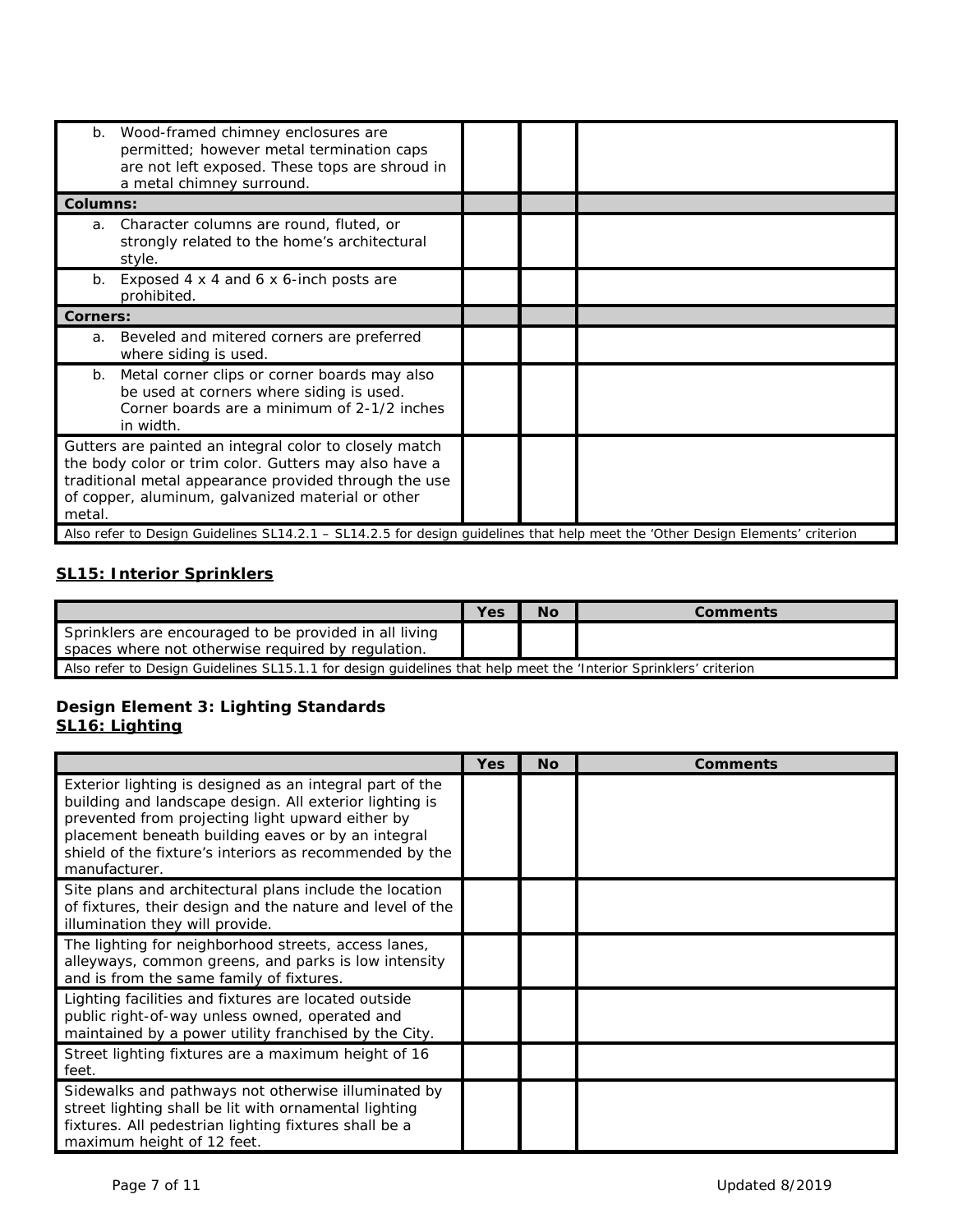| If alley lights are mounted on the garage, they are no<br>higher than 8 feet above ground and directed away<br>from adjacent backyards and structures. |  |  |  |  |
|--------------------------------------------------------------------------------------------------------------------------------------------------------|--|--|--|--|
| Lighting is limited to illumination of surfaces intended<br>for pedestrians, vehicles, or key architectural features.                                  |  |  |  |  |
| Street lights are placed on all internal roadways and<br>perimeter roadways abutting the development per the<br>design standards in UPMC 13.20.630.    |  |  |  |  |
| Also refer to Design Guidelines SL16.2.1 – SL16.2.10 for design quidelines that help meet the 'Lighting' criterion                                     |  |  |  |  |

#### **Landscaping Design Element L1: General Landscape Design**

|                                                                                                                                                                                         | Yes | <b>No</b> | <b>Comments</b> |
|-----------------------------------------------------------------------------------------------------------------------------------------------------------------------------------------|-----|-----------|-----------------|
| Landscaping is an integral part of the overall site<br>design, rather than functioning as a camouflage for<br>unused or unusable spaces or poor architectural<br>design.                |     |           |                 |
| Larger, more mature plant materials are used as much<br>as possible to ensure that some immediate effect on<br>the project's appearance will be attained within 2<br>years of planting. |     |           |                 |
| All landscaped public or common areas and front yard<br>landscaping within a development have automatic<br>irrigation systems or xeriscape concepts to ensure<br>plant survival.        |     |           |                 |
| Also refer to Design Guidelines L1.2.1 – L1.2.10 for design guidelines that help meet the 'General Landscape Design' criterion                                                          |     |           |                 |

# **L2: Yard Landscape Design**

 $\overline{a}$ 

|                                                                                                                                                                                                                   | Yes | <b>No</b> | <b>Comments</b> |
|-------------------------------------------------------------------------------------------------------------------------------------------------------------------------------------------------------------------|-----|-----------|-----------------|
| Front yard landscaping reinforces other design<br>elements of the home through the use of vines on<br>trellises, hedges, or low fences or walls.                                                                  |     |           |                 |
| Fences and hedges are not placed near neighborhood<br>streets, access lanes, or alleyways in such a way to<br>create a safety or entering sight distance concern and<br>they complement building and site design. |     |           |                 |
| Front Yard Decorative Fences: Front yard fences<br>are decorative and help to define semi-private areas in<br>the front of the building or between the building and<br>common open space area.                    |     |           |                 |
| a. The maximum height is 3 feet except that<br>decorative posts and gates may have a<br>maximum height of 4 feet.                                                                                                 |     |           |                 |
| <b>b.</b> Front yard decorative fences are located at<br>least 1 foot from sidewalks and walkways to<br>allow for planting between edge of sidewalk<br>and fence.                                                 |     |           |                 |
| Front yard decorative fences provide a balance<br>C.<br>of solid surfaces and voids, such as picket or<br>open rail fence styles.                                                                                 |     |           |                 |
| d. Front yard decorative fences are constructed<br>of wood, simulated wood, iron, masonry, or<br>steel picket or comparable. Solid privacy<br>fences, vinyl fences and chain link are<br>prohibited.              |     |           |                 |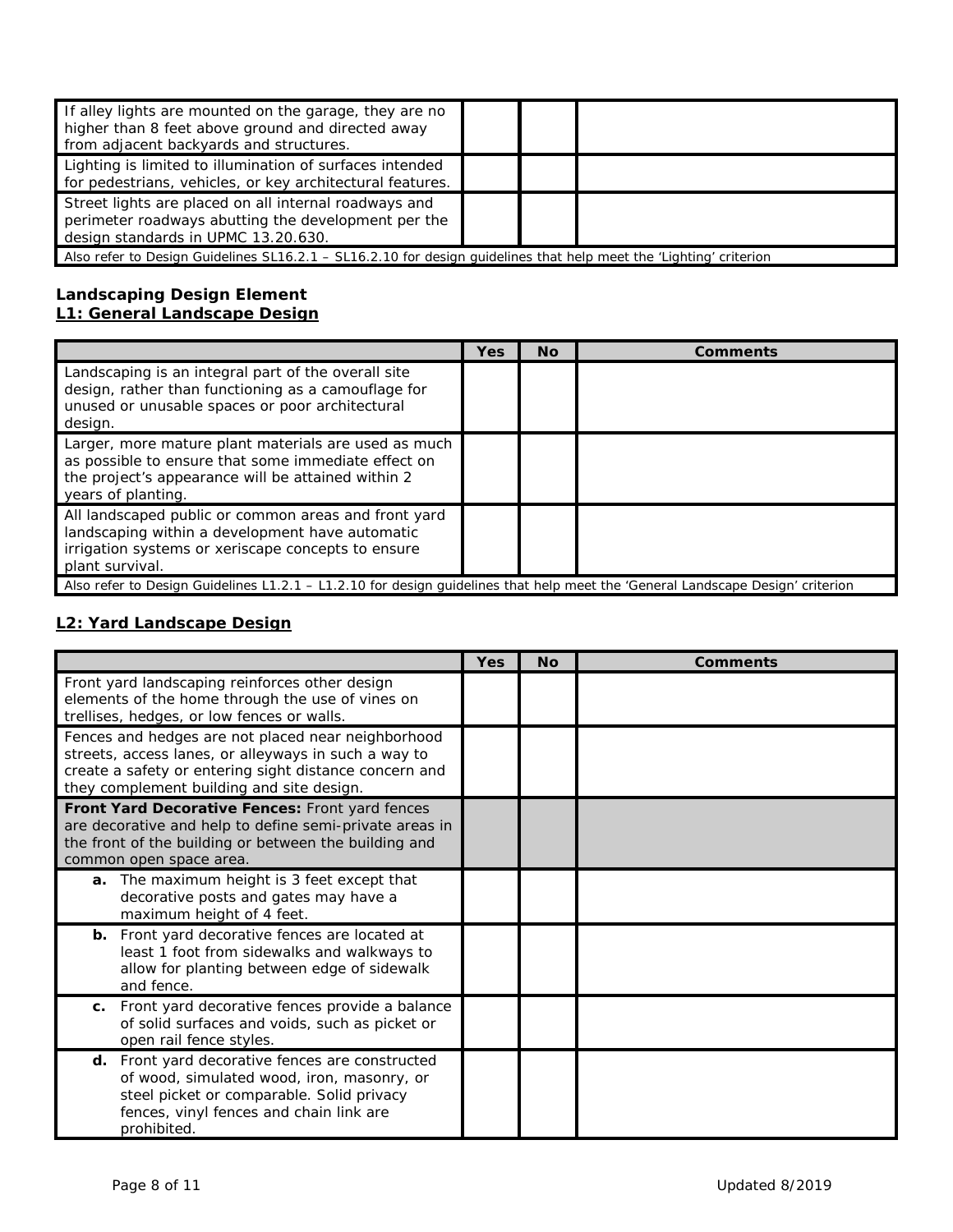| <b>Hedges:</b>                                                                                                                                                                                                                                                                                                                              |  |  |
|---------------------------------------------------------------------------------------------------------------------------------------------------------------------------------------------------------------------------------------------------------------------------------------------------------------------------------------------|--|--|
| a. The maximum height of a hedge in a front<br>yard, corner side yard, or area between the<br>building and a common open space area is 3<br>feet.                                                                                                                                                                                           |  |  |
| The maximum height of hedges in interior and<br>b.<br>rear yards of multi-family developments is 6<br>feet, except when located abutting a common<br>open space area the maximum may be 3 feet.                                                                                                                                             |  |  |
| The maximum height of hedges in rear yards<br>c.<br>of small lot developments is 6 feet, except<br>when located abutting a common open space<br>area the maximum may be 3 feet. Hedges are<br>not allowed in interior side yards in small lot<br>developments.                                                                              |  |  |
| Privacy Fencing: Privacy fencing is permitted in rear<br>yards and must be in character with the building's<br>architecture.                                                                                                                                                                                                                |  |  |
| a. The maximum height of privacy fencing is 6<br>feet, provided that portions above 4 feet are<br>visually permeable through the use of open<br>rails, ironwork, trellis or other treatment to<br>encourage interaction between neighbors.                                                                                                  |  |  |
| <b>b.</b> Privacy fencing adjacent to a public space is<br>set back a minimum of 1 foot from the<br>property line.                                                                                                                                                                                                                          |  |  |
| c. Planting is provided along fences that face a<br>street or public spaces.                                                                                                                                                                                                                                                                |  |  |
| d. If privacy fencing is located along an alleyway,<br>a gate is provided for access to the alleyway.                                                                                                                                                                                                                                       |  |  |
| e. Privacy fencing is constructed of wood,<br>simulated wood, iron, masonry, steel pickets<br>or comparable. Vinyl or chain link fencing is<br>not permitted.                                                                                                                                                                               |  |  |
| Walls, hedges, and fences used to define outdoor<br>private spaces that are not located within a required<br>yard are a maximum of 6 feet. Portions above 4 feet in<br>height are visually permeable through the use of open<br>rails, ironwork, trellis or other treatment to encourage<br>interaction among neighbors.                    |  |  |
| At least 1 tree having a minimum caliper size of 2<br>inches or height of 8 feet is planted in the front yard of<br>each small lot development home that has a front yard<br>setback of 15 feet or greater unless this would conflict<br>with an approved street tree planting plan.                                                        |  |  |
| Shrubs:                                                                                                                                                                                                                                                                                                                                     |  |  |
| a. A continuous row of shrubs is planted adjacent<br>to that portion of a foundation facing a public<br>space. Spacing reflects the varying growth<br>habits of the selected species and ensures<br>effective screening of the foundation. The use<br>of a mix of species and varieties within a<br>foundation planting area is encouraged. |  |  |
| Shrubs have an average size of 2-gallon for<br>b.<br>native plants and 3-gallon for non-native.                                                                                                                                                                                                                                             |  |  |
| Entry walks have a minimum width of 3 feet.                                                                                                                                                                                                                                                                                                 |  |  |
| Also refer to Design Guidelines L2.2.1 - L2.2.4 for design guidelines that help meet the 'Yard Landscape Design' criterion                                                                                                                                                                                                                  |  |  |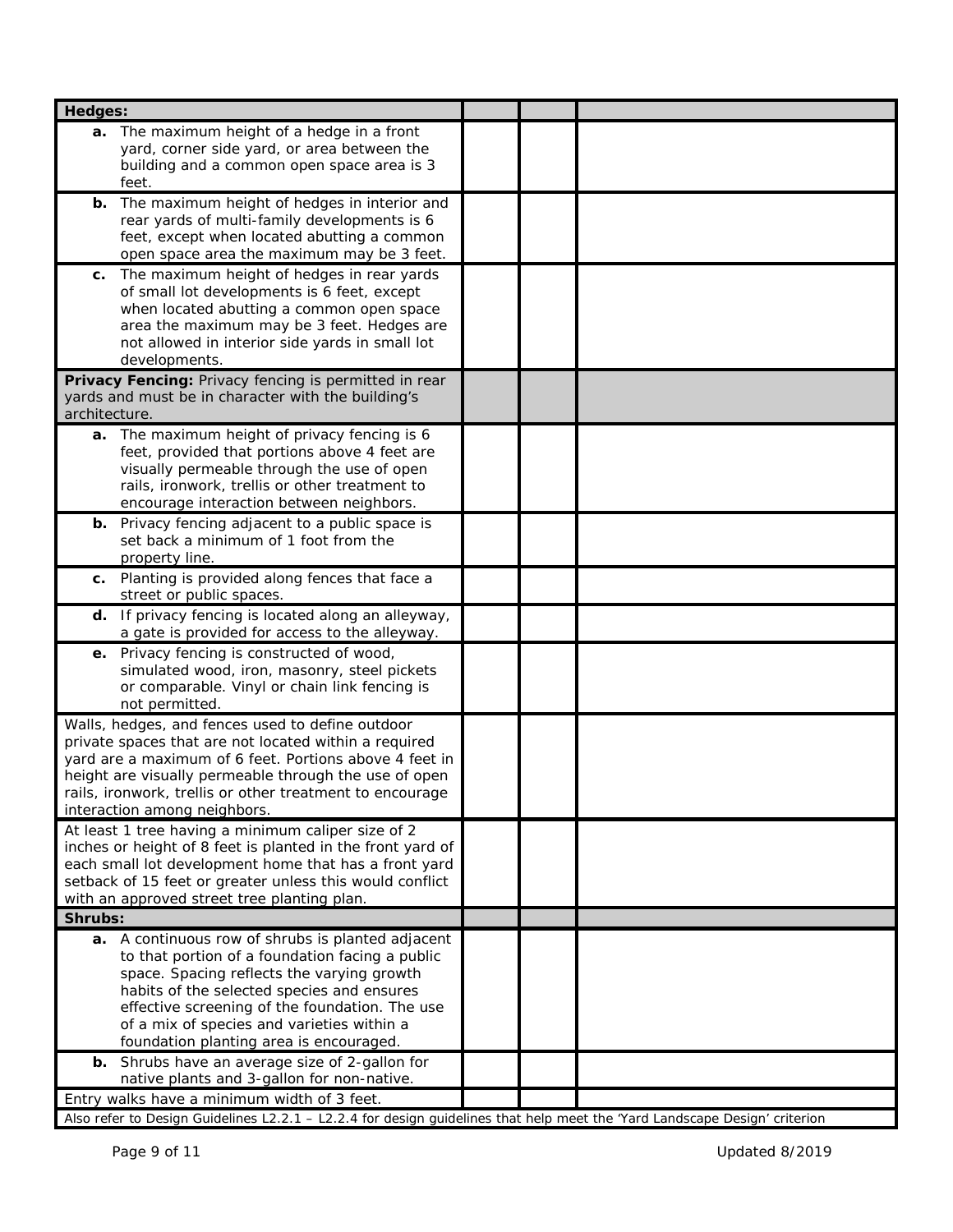### **L3: Parking Area Landscaping**

|                                                                                                                                                                                                                                                                              | Yes | No. | Comments |
|------------------------------------------------------------------------------------------------------------------------------------------------------------------------------------------------------------------------------------------------------------------------------|-----|-----|----------|
| All parking areas provide interior landscaping for<br>shade purposes and aesthetic enhancement.                                                                                                                                                                              |     |     |          |
| Curbed planter areas are provided at the end of each<br>parking aisle to protect parked vehicles from the<br>turning movements of other vehicles.                                                                                                                            |     |     |          |
| Parking lots are landscaped with broad branching<br>shade trees at a minimum ratio of 3 trees per 10<br>parking spaces for single-loaded stall, 6 trees per 20<br>parking spaces for double-loaded stalls and 1 tree for<br>every 3 parking spaces for smaller parking bays. |     |     |          |
| Also refer to Design Guidelines L3.2.1 - L3.2.6 for design guidelines that help meet the 'Parking Area Landscaping' criterion                                                                                                                                                |     |     |          |

## **L4: Landscaping and Planting Requirements**

|                |                                                                                                                                                                                                                                                                                                                                                                                                                                                 | <b>Yes</b> | <b>No</b> | <b>Comments</b> |
|----------------|-------------------------------------------------------------------------------------------------------------------------------------------------------------------------------------------------------------------------------------------------------------------------------------------------------------------------------------------------------------------------------------------------------------------------------------------------|------------|-----------|-----------------|
|                | Planting Calculation and Installation: If the<br>calculation of the number of plantings results in a<br>fraction of 0.5 or greater, the fraction is rounded up to<br>the next whole number. If the calculation of the<br>number of plantings results in a fraction of less than<br>0.5, the fraction is rounded down to the previous<br>whole number. Existing trees may be used to meet the<br>tree requirements in the planting calculations. |            |           |                 |
| Parks:         |                                                                                                                                                                                                                                                                                                                                                                                                                                                 |            |           |                 |
| a.             | One 2 inch caliper or 8 foot tall canopy or<br>ornamental tree is planted for every 2,000<br>square feet of park area.                                                                                                                                                                                                                                                                                                                          |            |           |                 |
| $b_{\cdot}$    | Shade trees are provided adjacent to play<br>structures and at other elements in the park,<br>such as sport courts and benches.                                                                                                                                                                                                                                                                                                                 |            |           |                 |
| C <sub>1</sub> | A pathway, with a minimum width of 3 feet,<br>connects parks to neighborhood street, access<br>lanes or other pedestrian connections.                                                                                                                                                                                                                                                                                                           |            |           |                 |
|                | <b>Common Greens and Pocket Parks:</b>                                                                                                                                                                                                                                                                                                                                                                                                          |            |           |                 |
| a.             | One 2 inch caliper or 8 foot canopy or<br>ornamental tree is planted for every 1,000<br>square feet of common green or pocket park<br>area.                                                                                                                                                                                                                                                                                                     |            |           |                 |
| $b$ .          | The common greens and pocket parks are<br>planted with plants that reflect the character<br>and the intended use of the greens.                                                                                                                                                                                                                                                                                                                 |            |           |                 |
| C.             | A pathway, with a minimum width of 3 feet,<br>connects common greens or pocket parks to<br>neighborhood streets, access lanes or other<br>pedestrian routes.                                                                                                                                                                                                                                                                                    |            |           |                 |
|                | Pedestrian Easements: Trees are required along all<br>pedestrian easements to provide shade.                                                                                                                                                                                                                                                                                                                                                    |            |           |                 |
| a.             | Trees have a minimum caliper of 2 inches at<br>time of planting unless the City determines<br>that a particular species or cultivar, which is<br>available only in a smaller size, is the<br>preferred selection for a specific location.                                                                                                                                                                                                       |            |           |                 |